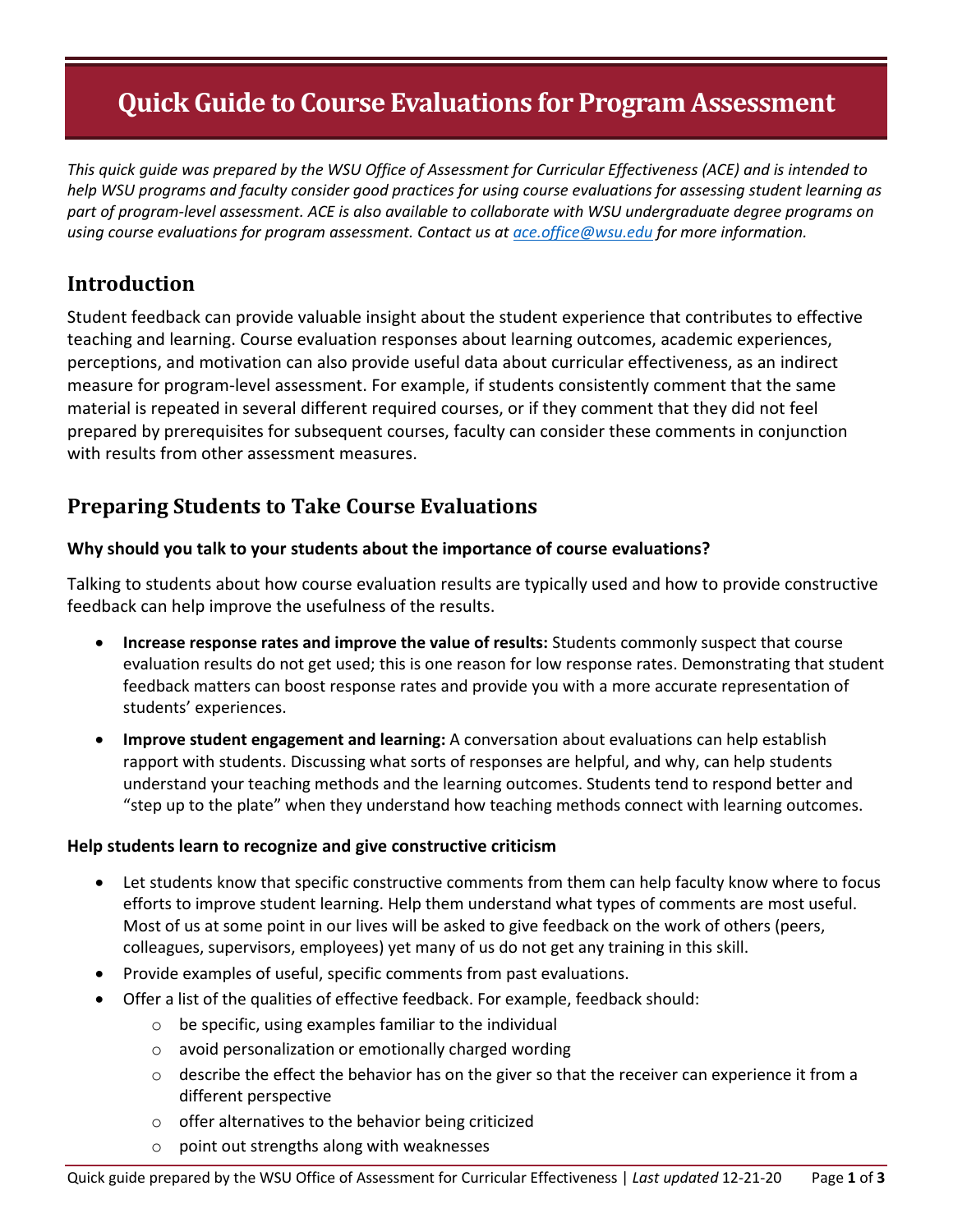#### **Talking points to use with students**

Reassure students that the online course evaluation system is designed to protect confidentiality.

- When students sign in with their Network ID (NID) to access online course evaluations through myWSU or WSU's Blue course evaluation system, the NID is used to confirm that they are a registered student in the courses they are evaluating – but their names are NOT associated with their responses to the evaluations.
- Faculty do not see any results of course evaluations until after final grades are posted. Results are compiled and are not connected to any student names. Written comments are provided exactly as students wrote them.
- Instructors can see response rates while the course evaluation is open, but no results.
- If students can receive credit for completing a course evaluation (an option in some classes), before grades are due their instructors can access a list of the names of students who completed the course evaluation. No results are available with the list of names.

Faculty and programs can use course evaluation results to improve courses and teaching.

- Let students know that their feedback is valued, that their experiences help the program make decisions about courses and the curriculum. Provide students with examples of changes that have been made in the past as a result of course evaluations and/or identify something was continued based on positive student responses.
- Courses and curriculum are always evolving, so student feedback about their experience in their courses is critical to instructors and programs.
- There are some things you cannot change or may choose not to change, so let the students know your reasons and what your goal is (you will not eliminate exams, for example, because they assess certain learning outcomes).
- Note that since students have different learning styles, you can't make things perfect for each of them; as you are balancing many needs and styles. For example, it's useful for students who don't like discussions to see that many other students do.

### **Interpreting Course Evaluation Results**

Programs can use course evaluation results to examine what the student experience is like in their courses and in the curriculum overall, and watch for patterns in course evaluations over time.

Programs can use course evaluation results as one source of data to inform decisions about the curriculum and consider these responses in conjunction with other sources of information, such as assessment results from other direct and indirect measures. If warranted, they can review the curriculum and make changes in course material or course requirements for the major.

#### **Making Sense of Likert-scale Responses**

When examining responses to Likert-scale questions (questions with a rating scale such as Strongly Agree/Agree/ Disagree/Strongly Disagree), look for patterns. For example:

- Combine positive and negative response groups: What's the combined percentage of positive choices (i.e., agree and strongly agree) and of negative choices (disagree and strongly disagree)
- Are there two adjoining response groups that total more than 50% of the students?
- What are the two largest responses groups?